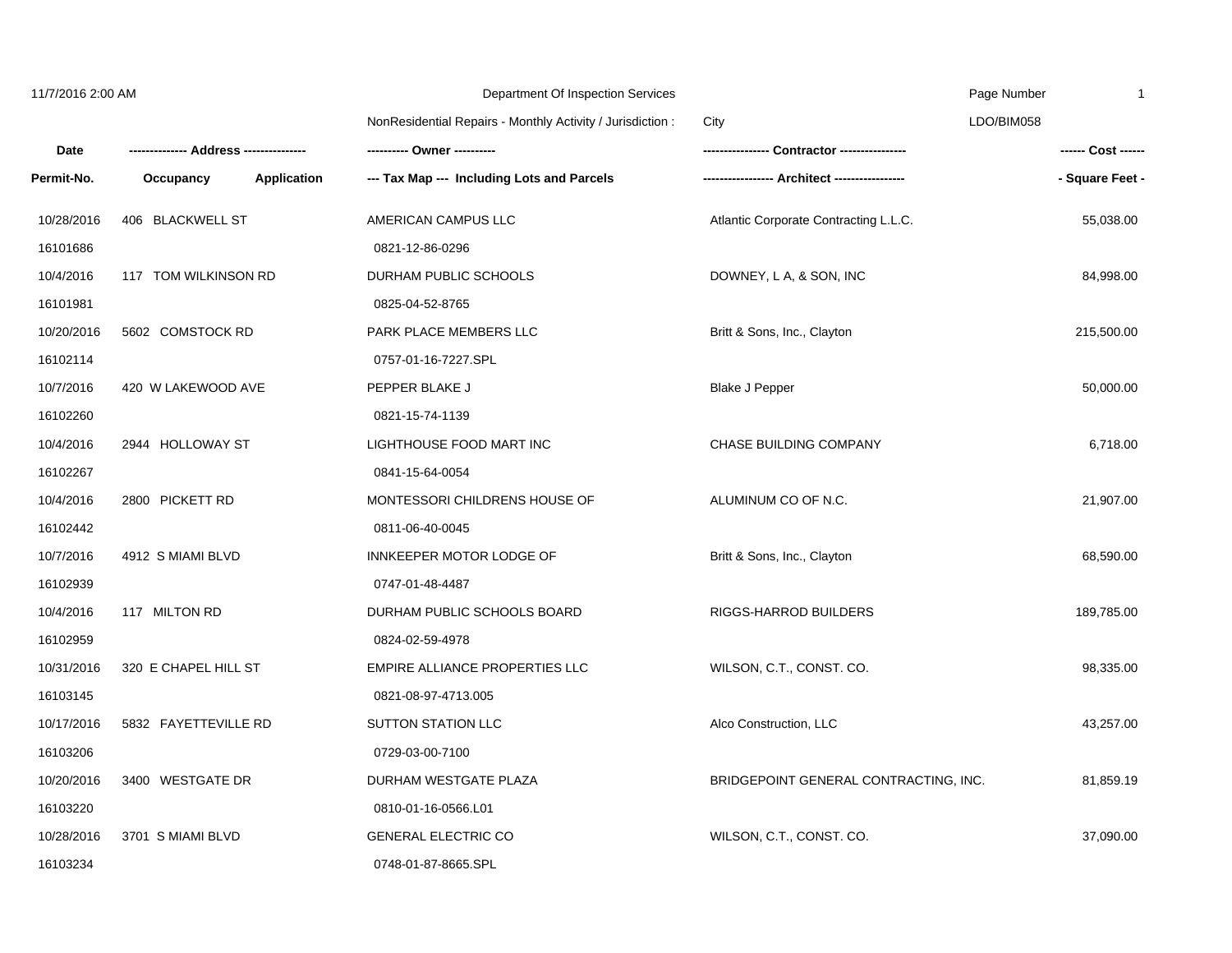| 11/7/2016 2:00 AM |                      |                    | Department Of Inspection Services                          |                                                         | Page Number<br>2   |
|-------------------|----------------------|--------------------|------------------------------------------------------------|---------------------------------------------------------|--------------------|
|                   |                      |                    | NonResidential Repairs - Monthly Activity / Jurisdiction : | City                                                    | LDO/BIM058         |
| Date              |                      |                    | ---------- Owner ----------                                |                                                         | ------ Cost ------ |
| Permit-No.        | Occupancy            | <b>Application</b> | --- Tax Map --- Including Lots and Parcels                 |                                                         | - Square Feet -    |
| 10/6/2016         | 333 LIGGETT ST       |                    | MEASUREMENT INCORPORATED                                   | RIGGS-HARROD BUILDERS                                   | 331,190.00         |
| 16103285          |                      |                    | 0821-08-89-1378                                            |                                                         |                    |
| 10/4/2016         | 333 LIGGETT ST       |                    | MEASUREMENT INCORPORATED                                   | RIGGS-HARROD BUILDERS                                   | 672,311.00         |
| 16103286          |                      |                    | 0821-08-89-1378                                            |                                                         |                    |
| 10/28/2016        | 2501 UNIVERSITY DR   |                    | ROCKWOOD CENTER LLC                                        | <b>GATEWAY BUILDING COMPANY</b>                         | 153,910.00         |
| 16103298          |                      |                    | 0820-06-29-6524                                            |                                                         |                    |
| 10/3/2016         | 210 RESEARCH DR      |                    | DUKE UNIVERSITY                                            | BRASFIELD & GORRIE, LLC.                                | 1,264,363.00       |
| 16103300          |                      |                    | 0811-07-57-6992.L00                                        |                                                         |                    |
| 10/6/2016         | 2310 PRESIDENTIAL DR |                    | RALEIGH PORTFOLIO JH-PPW LLC                               | CALLAHAN CONSTRUCTION AND DEVELOPMENT<br><b>COMPANY</b> | 86,559.00          |
| 16103340          |                      |                    | 0749-04-62-5756                                            |                                                         |                    |
| 10/18/2016        | 3001 NEW HAVEN DR    |                    | WE RTP OWNER LLC                                           | NIGHT OWL CONTRACTORS, INC.                             | 144,748.88         |
| 16103411          |                      |                    | 0749-02-56-9085                                            |                                                         |                    |
| 10/5/2016         | 1702 N MIAMI BLVD    |                    | PARKER JOSEPH                                              | ABSOLUTE CONSTRUCTION GROUP, LLC.                       | 57,800.00          |
| 16103421          |                      |                    | 0832-19-60-1163                                            |                                                         |                    |
| 10/6/2016         | 3211 SHANNON RD      |                    | DOF IV SOUTHCOURT LLC                                      | Brookwood Construction, LLC                             | 81,411.73          |
| 16103424          |                      |                    | 0810-10-36-4058                                            |                                                         |                    |
| 10/31/2016        | 300 E MAIN ST        |                    | 302 WEST MAIN STREET LLC                                   | W.L. BISHOP CONSTRUCTION CO                             | 106,000.00         |
| 16103453          |                      |                    | 0831-09-06-0560                                            |                                                         |                    |
| 10/12/2016        | 1058 W CLUB BLVD     |                    | MAY DEPARTMENT STORES CO THE                               | BRIDGEPOINT GENERAL CONTRACTING, INC.                   | 744,500.00         |
| 16103456          |                      |                    | 0822-11-65-5473                                            |                                                         |                    |
| 10/25/2016        | 4912 S MIAMI BLVD    |                    | INNKEEPER MOTOR LODGE OF                                   | Innkeeper Motor Lodge of Raleigh South, Inc.            | 47,000.00          |
| 16103458          |                      |                    | 0747-01-48-4487                                            |                                                         |                    |
| 10/21/2016        | 324 PARK KNOLL DR    |                    | LIBERTY DURHAM LLC                                         | Whitney, Gordon K.                                      | 143,376.00         |
| 16103502          |                      |                    | 0747-03-22-0570                                            |                                                         |                    |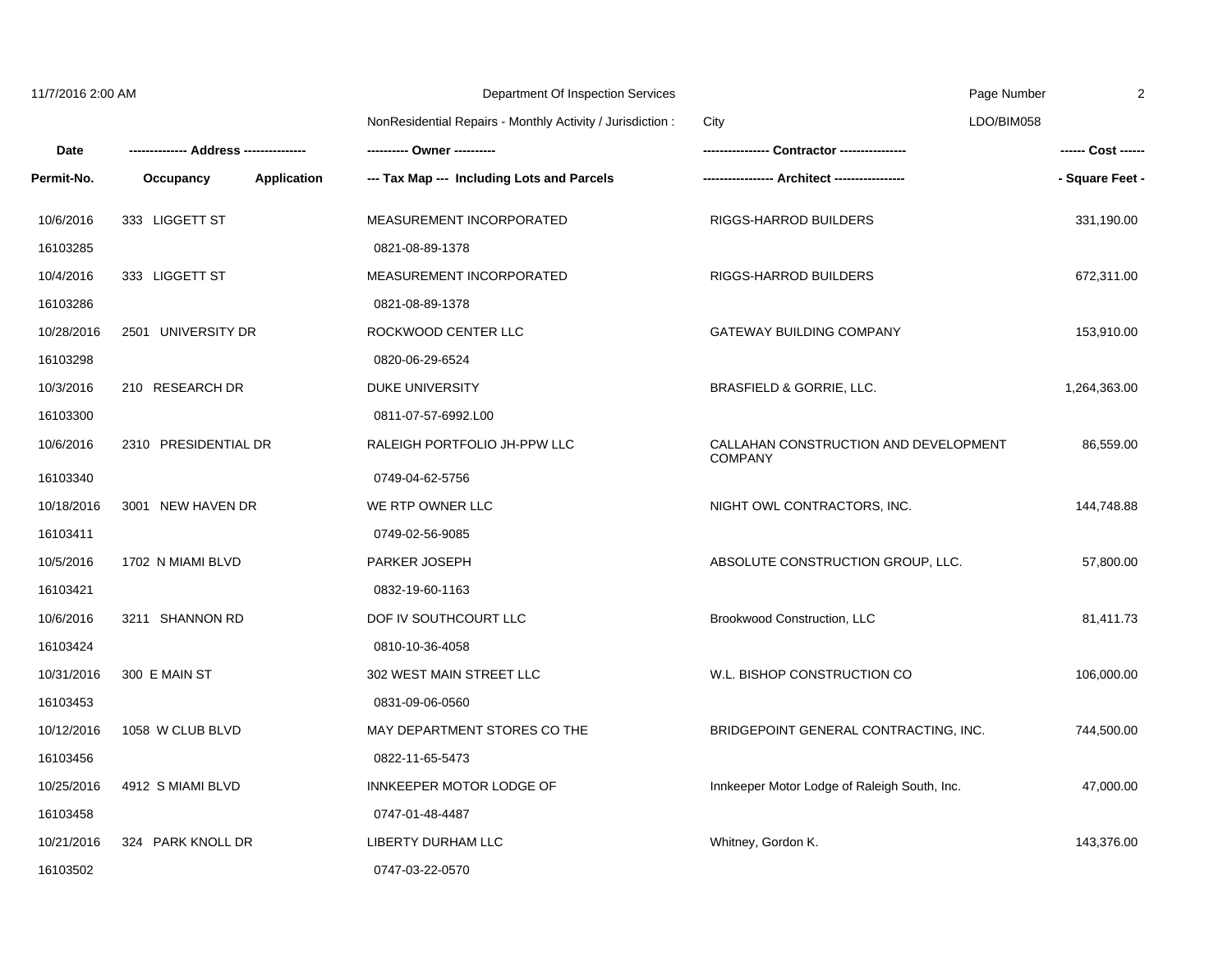| 11/7/2016 2:00 AM |                      |                    | Department Of Inspection Services                          |                                         | Page Number<br>3 |  |
|-------------------|----------------------|--------------------|------------------------------------------------------------|-----------------------------------------|------------------|--|
|                   |                      |                    | NonResidential Repairs - Monthly Activity / Jurisdiction : | City                                    | LDO/BIM058       |  |
| Date              |                      |                    | ---------- Owner ----------                                |                                         |                  |  |
| Permit-No.        | Occupancy            | <b>Application</b> | --- Tax Map --- Including Lots and Parcels                 |                                         | - Square Feet -  |  |
| 10/6/2016         | 118 W PARRISH ST     |                    | <b>ENO VENTURES LLC</b>                                    | THE WHITING-TURNER CONTR. CO.-NC BRANCH | 12,000.00        |  |
| 16103518          |                      |                    | 0821-08-97-3523                                            |                                         |                  |  |
| 10/19/2016        | 224 HOOVER RD        |                    | 224 NORTH HOOVER ROAD LP                                   | <b>Cline Contracting LLC</b>            | 426,275.00       |  |
| 16103545          |                      |                    | 0841-09-26-2975                                            |                                         |                  |  |
| 10/4/2016         | 116 CRUTCHFIELD ST   |                    | DURHAM HOUSING CENTER LLC                                  | CADCO CONSTRUCTION COMPANY, INC.        | 189,257.00       |  |
| 16103560          |                      |                    | 0823-16-93-5116                                            |                                         |                  |  |
| 10/21/2016        | 245 E NC 54 HWY      |                    | SOUTHPOINT PROFESSIONAL                                    | FOCUS DESIGN BUILDERS, LLC.             | 471,820.00       |  |
| 16103598          |                      |                    | 0728-01-06-5288.000                                        |                                         |                  |  |
| 10/3/2016         | 324 BLACKWELL ST     |                    | AMERICAN CAMPUS LLC                                        | BRIDGEPOINT GENERAL CONTRACTING, INC.   | 17,600.00        |  |
| 16103625          |                      |                    | 0821-12-86-0656                                            |                                         |                  |  |
| 10/6/2016         | 6400 FAYETTEVILLE RD |                    | <b>RANA LLC</b>                                            | Retail Contractors of Puerto Rico, Inc. | 69,982.00        |  |
| 16103636          |                      |                    | 0718-02-96-3750                                            |                                         |                  |  |
| 10/20/2016        | 1125 W NC 54 HWY     |                    | HOPE VALLEY COMMONS LLC                                    | Reach Construction Group, LLC           | 72,760.00        |  |
| 16103655          |                      |                    | 0718-01-29-2266                                            |                                         |                  |  |
| 10/24/2016        | 1815 HILLANDALE RD   |                    | <b>BFP LIMITED PARTNERSHIP</b>                             | Vericon Construction Company LLC        | 569,714.00       |  |
| 16103660          |                      |                    | 0812-08-89-8749                                            |                                         |                  |  |
| 10/10/2016        | 2610 ERWIN RD        |                    | RRPIII LAKEVIEW DURHAM RESI                                | Britt & Sons, Inc., Clayton             | 101,250.00       |  |
| 16103673          |                      |                    | 0812-15-62-3503                                            |                                         |                  |  |
| 10/20/2016        | 310 TRENT DR         |                    | <b>DUKE UNIVERSITY</b>                                     | DOWNEY, L A, & SON, INC                 | 58,000.00        |  |
| 16103687          |                      |                    | 0811-07-57-6992.L00                                        |                                         |                  |  |
| 10/20/2016        | 1000 PARK FORTY PLZ  |                    | CCP PROPERTY RALEIGH DURHAM LL                             | PULLEN, R.L. & ASSOCIATES               | 111,280.00       |  |
| 16103774          |                      |                    | 0738-03-14-5537                                            |                                         |                  |  |
| 10/12/2016        | 6716 CROWN PKWY      |                    | <b>CREEKSIDE AT BETHPAGE</b>                               | Vertical Walls, Inc.                    | 9,463.00         |  |
| 16103775          |                      |                    | 0758-03-13-8264                                            |                                         |                  |  |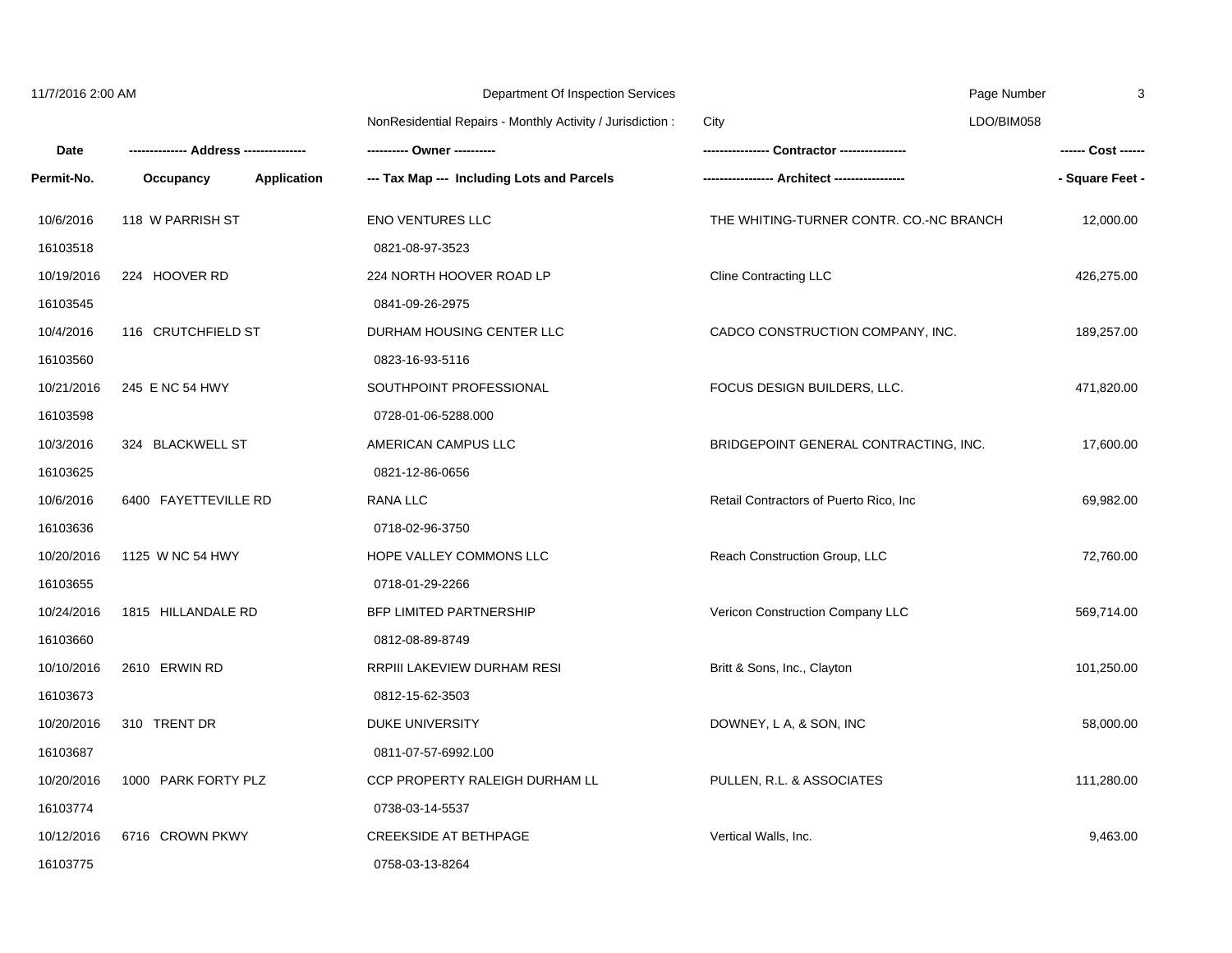| 11/7/2016 2:00 AM |                                 | Department Of Inspection Services                          |                                 | Page Number<br>4   |  |
|-------------------|---------------------------------|------------------------------------------------------------|---------------------------------|--------------------|--|
|                   |                                 | NonResidential Repairs - Monthly Activity / Jurisdiction : | City                            | LDO/BIM058         |  |
| Date              |                                 | --------- Owner ----------                                 |                                 | ------ Cost ------ |  |
| Permit-No.        | <b>Application</b><br>Occupancy | --- Tax Map --- Including Lots and Parcels                 |                                 | - Square Feet -    |  |
| 10/17/2016        | 1515 CLERMONT RD                | PARKWOOD BAPTIST CHURCH                                    | BAKER ROOFING COMPANY           | 36,500.00          |  |
| 16103788          |                                 | 0728-04-70-5210                                            |                                 |                    |  |
| 10/14/2016        | 334 BLACKWELL ST                | AMERICAN CAMPUS LLC                                        | <b>GATEWAY BUILDING COMPANY</b> | 59,655.00          |  |
| 16103799          |                                 | 0821-12-86-0296                                            |                                 |                    |  |
| 10/14/2016        | 117 MILTON RD                   | DURHAM PUBLIC SCHOOLS BOARD                                | SITESCAPES, LLC.                | 5,000.00           |  |
| 16103800          |                                 | 0824-02-59-4978                                            |                                 |                    |  |
| 10/17/2016        | 3002 HOPE VALLEY RD             | EPWORTH UNITED METHODIST                                   | HALLAN CONSTRUCTION             | 20,000.00          |  |
| 16103817          |                                 | 0810-08-97-7883                                            |                                 |                    |  |
| 10/11/2016        | 4020 STIRRUP CREEK DR           | ALIDADE TBC 4020 LLC                                       | BEAM, J. D., INC.               | 197,751.00         |  |
| 16103824          |                                 | 0748-02-58-6438                                            |                                 |                    |  |
| 10/11/2016        | 4020 STIRRUP CREEK DR           | ALIDADE TBC 4020 LLC                                       | BEAM, J. D., INC.               | 228,701.00         |  |
| 16103825          |                                 | 0748-02-58-6438                                            |                                 |                    |  |
| 10/5/2016         | 2205 ANGIER AVE                 | <b>CITY OF DURHAM</b>                                      | ANDRE ALLEN                     | 1,000.00           |  |
| 16103826          |                                 | 0831-19-62-8115                                            |                                 |                    |  |
| 10/24/2016        | 4020 STIRRUP CREEK DR           | ALIDADE TBC 4020 LLC                                       | BEAM, J. D., INC.               | 171,396.00         |  |
| 16103837          |                                 | 0748-02-58-6438                                            |                                 |                    |  |
| 10/24/2016        | 4020 STIRRUP CREEK DR           | ALIDADE TBC 4020 LLC                                       | BEAM, J. D., INC.               | 54,950.00          |  |
| 16103839          |                                 | 0748-02-58-6438                                            |                                 |                    |  |
| 10/6/2016         | 18 CIRCUIT DR                   | <b>DUKE UNIVERSITY</b>                                     | Janezic Building Group LLC      | 1,000.00           |  |
| 16103862          |                                 | 0811-07-57-6992.L00                                        |                                 |                    |  |
| 10/21/2016        | 4117 EMPEROR BLVD               | DURHAM VENTURE CENTER LLC                                  | BLACKLEAF, INC.                 | 12,919.50          |  |
| 16103900          |                                 | 0747-04-43-6211                                            |                                 |                    |  |
| 10/28/2016        | 4505 EMPEROR BLVD               | CPVF II NOTTHINGHAM LLC                                    | SHELCO, INC (RAL OFFICE)        | 106,009.00         |  |
| 16103911          |                                 | 0747-04-73-1581                                            |                                 |                    |  |